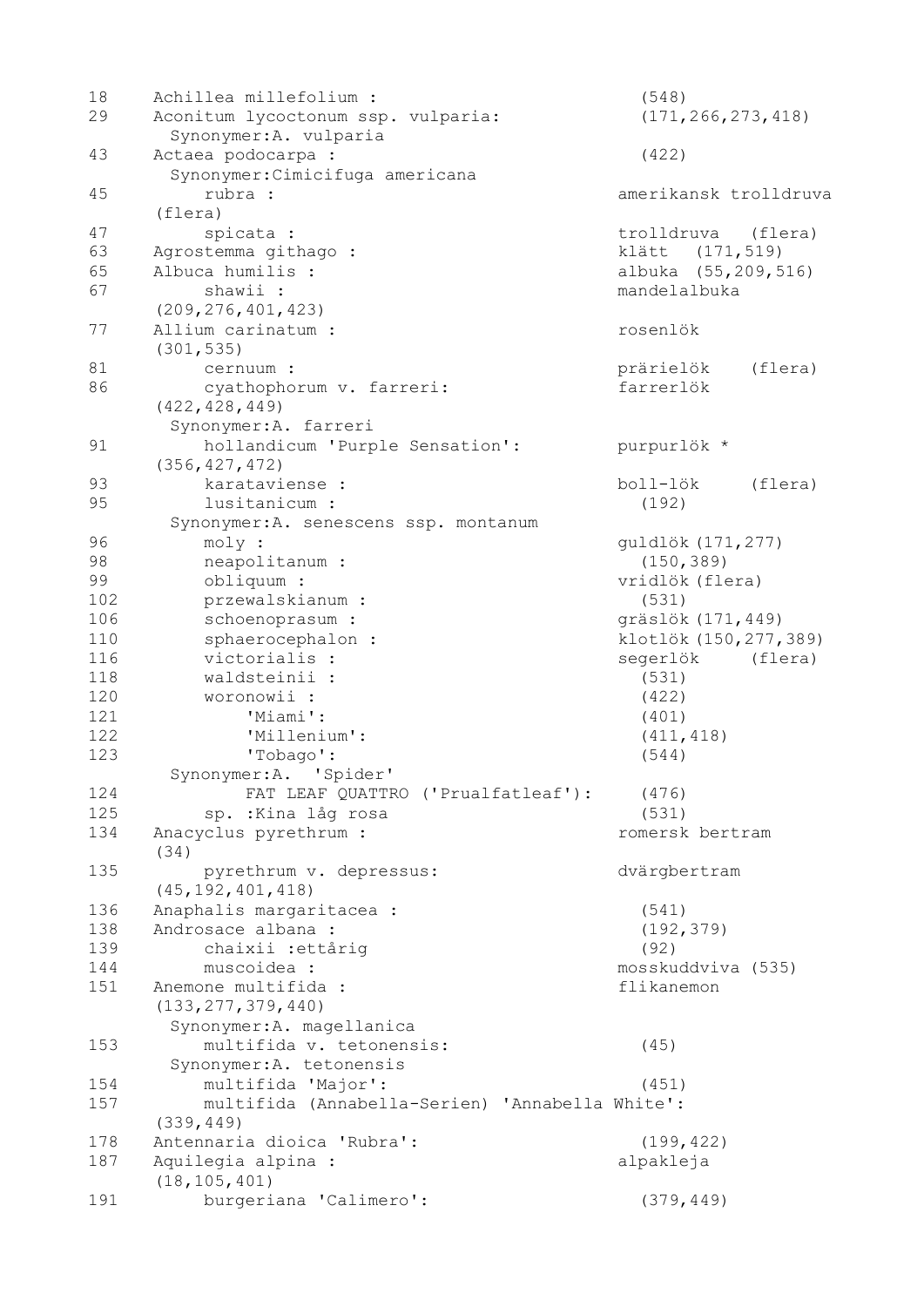| 197 | flabellata 'Alba':<br>(92, 199, 379, 394)                                                                 | japansk akleja *      |
|-----|-----------------------------------------------------------------------------------------------------------|-----------------------|
| 203 | jonesii :<br>(370, 394)                                                                                   | skredakleja           |
| 209 | vulgaris : rosa                                                                                           | (541)                 |
| 210 | vulgaris v. stellata: röd                                                                                 | (370)                 |
| 211 | vulgaris v. stellata 'Greenapples':                                                                       | (427, 539)            |
| 218 |                                                                                                           |                       |
|     | vulgaris Pompom-Serien:                                                                                   | (422)                 |
| 220 | Arabis caucasica :                                                                                        | (92)                  |
| 227 | Synonymer: A. alpina ssp. caucasica A. billardierei A. flaviflora<br>Arisaema flavum :<br>(319, 399, 544) | liten kobrakalla      |
|     | Synonymer: A. f. ssp. abbreviatum                                                                         |                       |
| 231 | Armeria maritima :                                                                                        | trift<br>(401)        |
| 237 | Aruncus aethusifolius :<br>(92, 199)                                                                      | koreansk plymspirea   |
| 238 | dioicus :                                                                                                 | plymspirea<br>(370)   |
|     | Synonymer: A. sylvestris                                                                                  |                       |
| 239 | dioicus v. kamtschaticus:                                                                                 | (273)                 |
| 240 | dioicus 'Kneiffii':                                                                                       | (86)                  |
| 247 | Asphodelus albus :                                                                                        | afodill (319,535)     |
| 249 | Aster ageratoides 'Adustus Nanus':                                                                        | balsamaster *         |
|     | (277)                                                                                                     |                       |
| 254 | diplostephioides :                                                                                        | (133)                 |
| 260 | Astrantia major :                                                                                         | stjärnflocka (flera)  |
| 286 | Betonica macrantha :                                                                                      | (18, 92, 277)         |
| 288 | Synonymer: Stachys m. Stachys grandiflora<br>officinalis :                                                | humlesuga             |
|     | (171, 483)<br>Synonymer: Stachys o.                                                                       |                       |
| 291 |                                                                                                           | (133)                 |
|     | Bistorta vivipara :                                                                                       |                       |
|     | Synonymer: Persicaria v. Polygonum viviparum                                                              |                       |
| 292 | Blitum bonus-henricus :                                                                                   | (370)                 |
|     | Synonymer: Chenopodium b.                                                                                 |                       |
| 294 | Boykinia aconitifolia :                                                                                   | bäckbräcka<br>(flera) |
| 299 | Bryonia alba :                                                                                            | hundrova<br>(311)     |
| 302 | Buphthalmum salicifolium :                                                                                | ljusöga (150,276)     |
| 304 | Bupleurum longifolium :<br>(197)                                                                          | långbladig harört     |
| 305 | Cacalia hastata :                                                                                         | (209)                 |
| 309 | Camassia leichtlinii :                                                                                    | vit stjärnhyacint     |
|     | (39)<br>Synonymer: C. 1. 'Alba'                                                                           |                       |
| 311 | leichtlinii 'Silk River':                                                                                 | (319)                 |
| 319 |                                                                                                           | skogsklocka           |
|     | Campanula cervicaria :                                                                                    |                       |
|     | (209, 312, 321)                                                                                           |                       |
| 327 | latifolia :                                                                                               | hässleklocka          |
|     | (171, 311, 433)                                                                                           |                       |
| 329 | latifolia 'Alba':                                                                                         | hässleklocka *vit     |
|     | (flera)                                                                                                   |                       |
| 332 | pendula :                                                                                                 | kaukasisk             |
|     | elfenbensklocka                                                                                           | (flera)               |
|     | Synonymer: Symphyandra p.                                                                                 |                       |
| 342 | takesimana : rosa                                                                                         | (418)                 |
| 343 | thyrsoides :                                                                                              | svavelklocka          |
|     | (348, 406, 449)                                                                                           |                       |
| 344 | trachelium :                                                                                              | nässelklocka          |
|     | (26, 171, 379)                                                                                            |                       |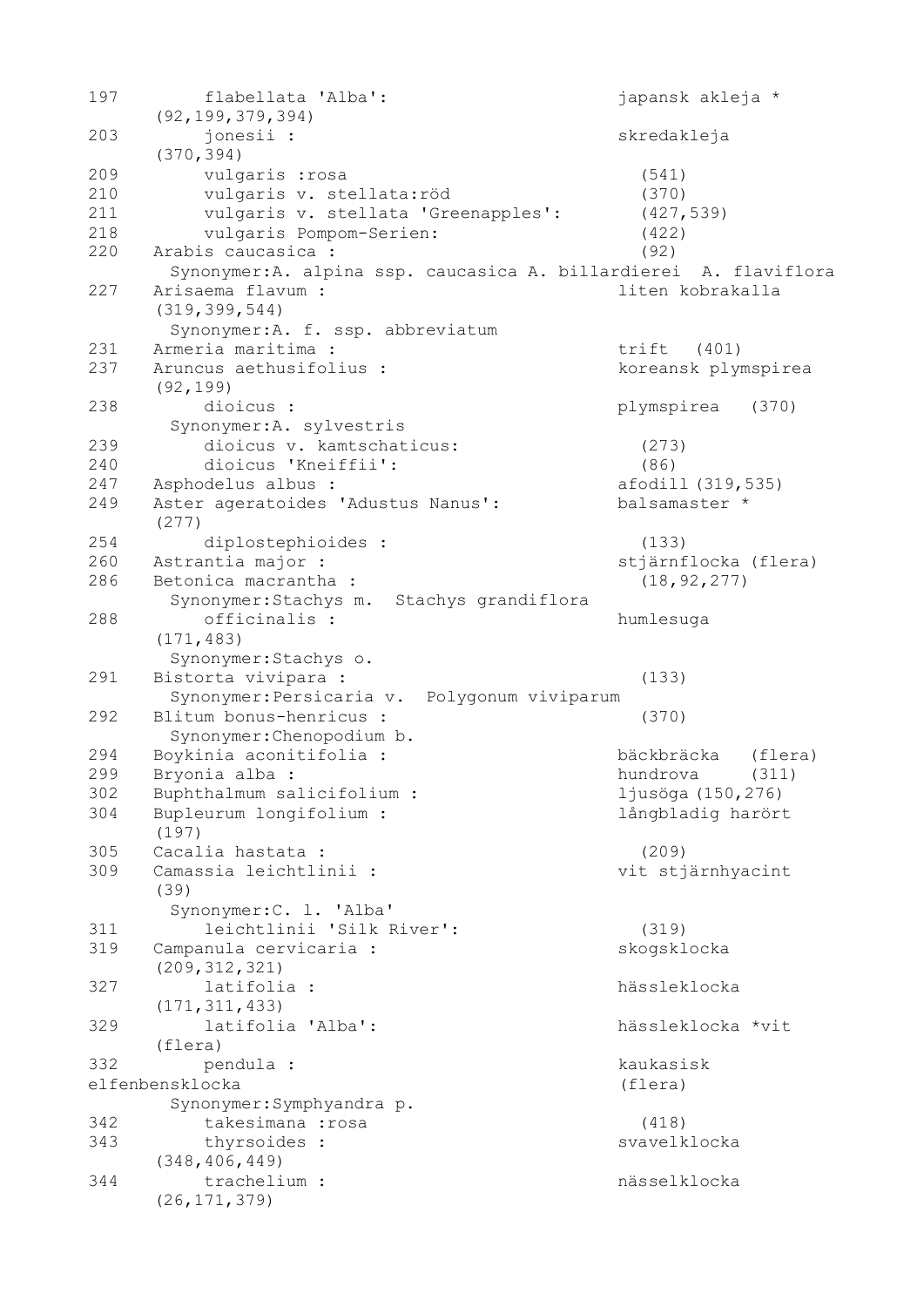| 345 | wanneri :                                    | (524)                  |
|-----|----------------------------------------------|------------------------|
|     | Synonymer: Symphyandra w.                    |                        |
| 348 | Carex grayi :                                | spikklubbestarr        |
|     | (524)                                        |                        |
| 351 | 'Majken':                                    | (428)                  |
| 354 | Catananche caerulea :<br>(88, 190, 427, 488) | blå gräsfibbla         |
| 359 | Centaurea montana :                          | bergklint              |
|     | (92, 343, 427)                               |                        |
|     | Synonymer: Cyanus montanus                   |                        |
| 364 | Centranthus ruber 'Coccineus':               | (276)                  |
| 371 | Chelidonium majus :                          | skelört (541)          |
| 372 | majus 'Flore Pleno':                         | skelört *<br>(370)     |
| 374 | Cherleria laricifolia :                      | styvnörel<br>(276)     |
|     | Synonymer: Minuartia 1.                      |                        |
| 376 | Cichorium intybus :                          | (202)                  |
| 383 | Clematis alpina :                            | alpklematis            |
|     | (26, 277, 348, 487)                          |                        |
| 388 | fusijamana :                                 | (171)                  |
|     | Synonymer: C. alpina v. fusijamana           |                        |
| 399 | mandshurica :                                | stor styvklematis      |
|     | (26, 133, 277, 513)                          |                        |
|     | Synonymer: C. terniflora v. mandshurica      |                        |
| 411 | vinacea :                                    | (408)                  |
| 413 |                                              |                        |
|     | (Atragene Grp) 'Albina Plena':               | (401)                  |
| 423 | (Atragene Grp) 'Maidwell Hall':              | (202)                  |
| 439 | Clintonia borealis :                         | gult skogsöga          |
|     | (371, 385, 395)                              |                        |
| 448 | Colutea arborescens :                        | blåsärt (440,524)      |
| 449 | x media 'Copper Beauty':                     | hybridblåsärt *        |
|     | (202)                                        |                        |
| 457 | Cortusa matthioli :                          | klockviva              |
|     | (92, 103, 506)                               |                        |
| 467 | Cotinus 'Grace':                             | (202, 356, 428)        |
| 468 | Cotoneaster laetevirens :                    | ljusbladigt oxbär      |
|     | (171)                                        |                        |
| 469 | multiflorus :                                | flockoxbär             |
|     | (356, 479)                                   |                        |
| 472 | Crepis aurea :                               | gullfibbla<br>(370)    |
| 473 | Crocosmia<br>'Lucifer':                      | montbrieta * (flera)   |
| 475 | Crocus sp. : mix                             | (88)                   |
| 485 | Cymbalaria muralis 'Alba':                   | (339, 356)             |
| 488 | Cynoglossum officinale :                     | hundtunga<br>(422)     |
| 491 | Cytisus x praecox :                          | (133)                  |
| 493 | Dactylorhiza majalis ssp. baltica:           | (422)                  |
| 494 | sp. :                                        | (451)                  |
| 498 | Daphne mezereum :                            | tibast (171, 519, 531) |
| 499 | mezereum f. alba:                            | vit tibast (flera)     |
| 509 | Delphinium caucasicum :                      | (321, 481)             |
| 514 | grandiflorum :                               | kinesisk riddarsporre  |
|     | (433, 481, 539)                              |                        |
|     | Synonymer: D. chinense                       |                        |
| 521 | Belladonna Grp :                             | praktriddarsporre      |
|     | (543)                                        |                        |
|     | Synonymer: D. cultorum                       |                        |
| 522 | Elatum Grp :                                 | (543)                  |
| 524 | sp. : blå                                    | (282, 370)             |
| 525 | sp. : ljusblå                                | (539)                  |
|     |                                              |                        |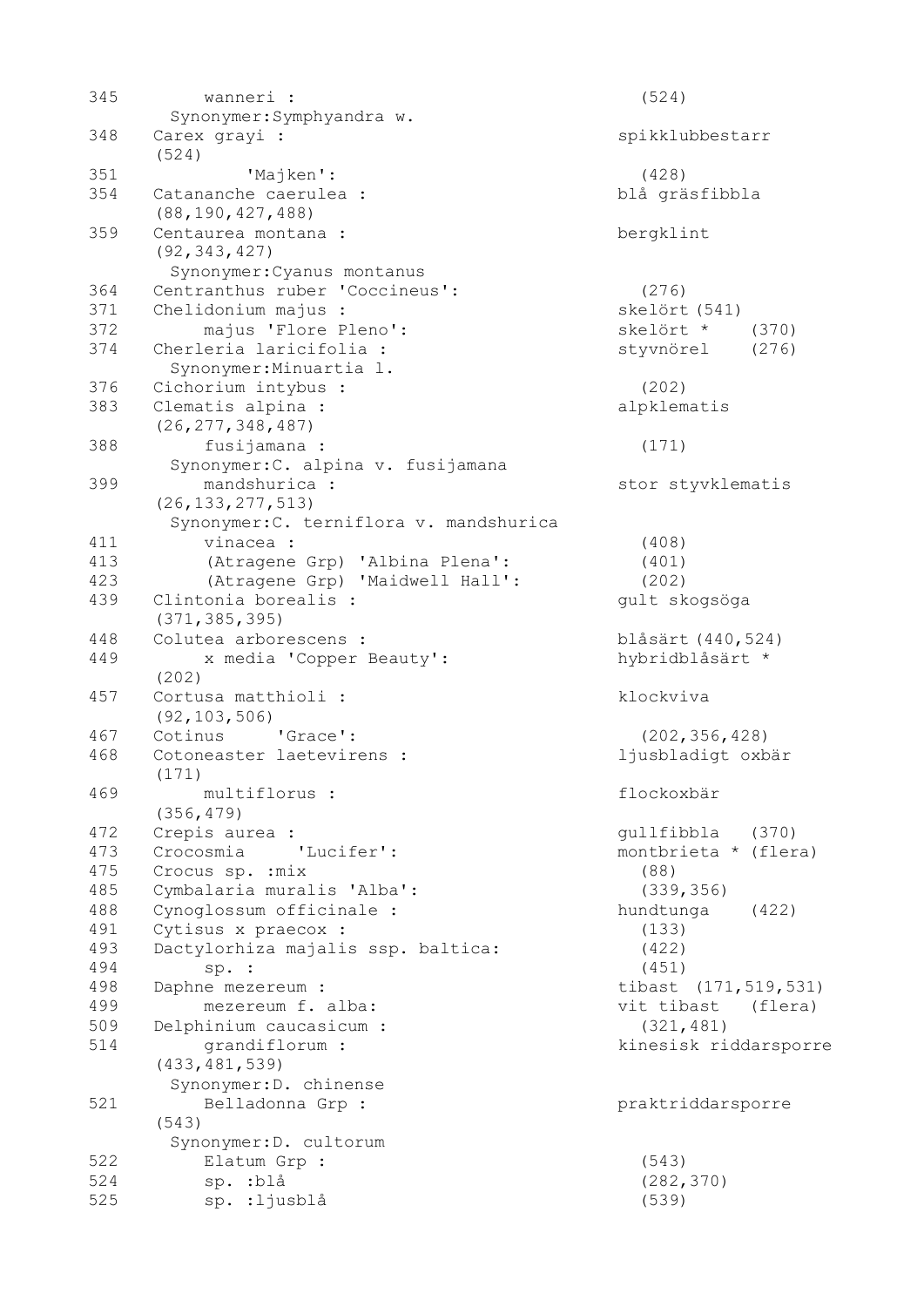| 531     | Dianthus armeria :<br>(171, 351, 408, 500) | knippnejlika           |
|---------|--------------------------------------------|------------------------|
| 532     | barbatus :                                 | borstnejlika           |
|         | (476, 519, 536)                            |                        |
| 533     | barbatus : lila                            | (370)                  |
| 534     | barbatus : mix                             | (370)                  |
| 535     | barbatus : rosaröd                         | (370)                  |
| 536     | barbatus : röd                             | (88)                   |
| 538     | barbatus 'Sooty':                          | borstnejlika *         |
|         | (472)                                      |                        |
| 539     | carthusianorum :                           | brödranejlika          |
|         | (39, 312, 412, 548)                        |                        |
| 540     | caryophyllus :                             | trädgårdsnejlika       |
|         | (536)                                      |                        |
| 544     | deltoides 'Roseus':                        |                        |
|         |                                            | (92)                   |
| 546     | giganteus :                                | (312)                  |
| 559     | subacaulis :dubbel                         | (481)                  |
| 563     | (Plumarius Grp) 'Marieberg':               | (86, 517)              |
| 565     | Dicentra spectabilis 'Alba':               | (199)                  |
| 568     | Dictamnus albus 'Albiflorus':              | Moses brinnande buske  |
| $\star$ | (171, 199)                                 |                        |
| 569     | albus 'Purpureus':                         | Moses brinnande buske  |
| $\star$ | (199, 394)                                 |                        |
| 570     | Digitalis ciliata :                        | (483)                  |
| 573     | ferruginea 'Gigantea':                     | (248, 277)             |
| 574     | grandiflora :                              | gul fingerborgsblomma  |
|         | (flera)                                    |                        |
|         | Synonymer: D. ambigua                      |                        |
| 575     | grandiflora 'Carillon':                    | (180)                  |
| 576     | lutea :                                    | liten                  |
|         | fingerborgsblomma                          | (flera)                |
| 580     | purpurea :                                 | fingerborgsblomma      |
|         | (flera)                                    |                        |
| 587     | Diphylleia cymosa :                        | papaplyblad<br>(flera) |
| 589     | Dipsacus fullonum :                        | kardvädd               |
|         | (171, 202, 273, 433)                       |                        |
|         | Synonymer: D. sylvestris                   |                        |
| 590     | sativus :                                  | vävarkarda             |
|         | (151, 548)                                 |                        |
| 591     | strigosus :                                | (516)                  |
| 596     |                                            | klostergemsrot         |
|         | Doronicum pardalianches :<br>(171)         |                        |
| 599     |                                            |                        |
|         | Draba lasiocarpa :                         | gyllendraba<br>(422)   |
|         | Synonymer: D. aizoon D. scardica D. athoa  |                        |
| 602     | Dracocephalum argunense :                  | (356)                  |
|         | Synonymer: D. a. v. japonicum              |                        |
| 604     | Dryas drummondii :                         | gul fjällsippa         |
|         | (133, 422)                                 |                        |
| 606     | x suendermannii :                          | hybridfjällsippa       |
|         | (133, 301, 418, 535)                       |                        |
| 607     | Drymocallis rupestris :                    | trollsmultron          |
|         | (flera)                                    |                        |
| 608     | rupestris 'White Queen':                   | trollsmultron *        |
|         | (422)                                      |                        |
|         | Synonymer: Potentilla r. 'White Queen'     |                        |
| 610     | Dystaenia takeshimana :                    | ullungloka             |
|         | (479, 501)                                 |                        |
| 613     | Echinacea purpurea :                       | röd solhatt<br>(flera) |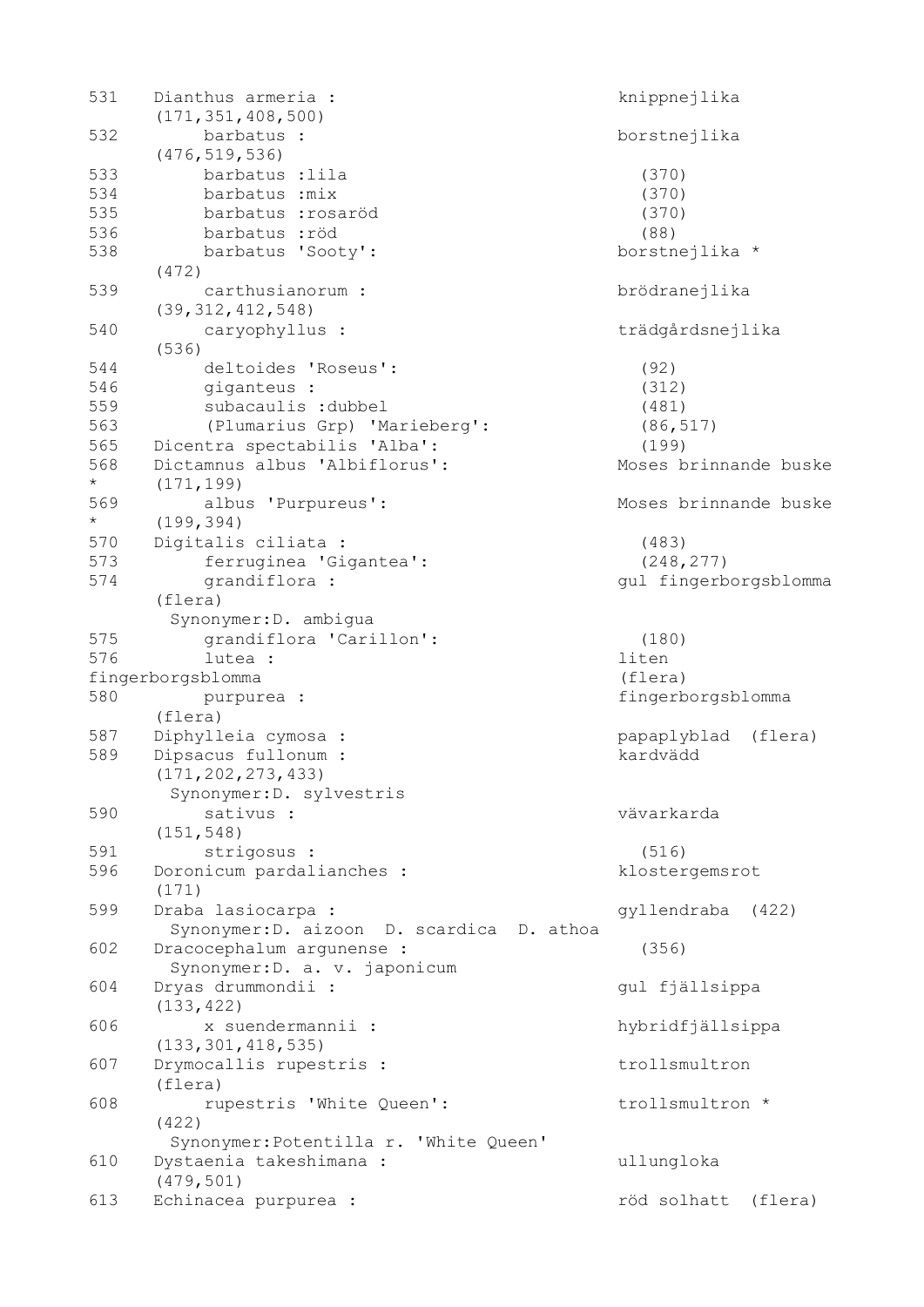| 621 | Echinops bannaticus :<br>(9, 476, 488) | blå bolltistel      |
|-----|----------------------------------------|---------------------|
| 624 | ritro :                                | (487, 526)          |
| 629 | Edraianthus serpyllifolius :<br>(45)   | kroatisk gräsklocka |
| 630 | tenuifolius :                          | (45, 524)           |
|     | Synonymer: E. caricinus                |                     |
| 631 | wettsteinii :                          | (45)                |
| 632 | sp. :                                  | (45)                |
| 636 | Ephedra sp. : ?gerardiana              | (524)               |
| 638 | Eranthis hyemalis :                    | vintergäck (flera)  |
| 640 | Eremurus robustus :                    | jättestäpplilja     |
|     |                                        |                     |
| 641 | (45, 209, 266, 418)                    |                     |
| 648 | turkestanicus :                        | (209)               |
|     | Erigeron borealis :                    | (45)                |
| 649 | compositus :<br>(133, 356)             | flikbinka           |
| 653 | ochroleucus :                          | (516)               |
|     | Synonymer: E. montanensis              |                     |
| 654 | speciosus "Blue Shades":               | (105)               |
| 657 | Erinus alpinus :                       | leverört            |
|     | (319, 389)                             |                     |
| 658 | alpinus 'Albus':                       | leverört *<br>(39)  |
| 663 | Eryngium bourgatii :<br>(flera)        | spansk martorn      |
| 664 | giganteum :                            | silvermartorn       |
|     | (flera)                                |                     |
|     | Synonymer: E. glaucum E. asperfolium   |                     |
| 667 | planum :                               | rysk martorn        |
|     | (192, 427, 476, 483)                   |                     |
| 671 | Erythranthe guttata :                  | (423)               |
|     | Synonymer: Mimulus guttatus            |                     |
| 672 | tilingii :                             | krypgyckelblomma    |
|     | (277)                                  |                     |
|     | Synonymer: Mimulus t.                  |                     |
| 675 | Erythronium<br>'Pagoda':               | (451)               |
| 686 | Euonymus oxyphyllus :                  | bollbenved          |
|     | (171, 319, 399)                        |                     |
| 688 | verrucosus :                           | vårtbenved<br>(171) |
| 699 | Fritillaria acmopetala :               | brungul klocklilja  |
|     | (150, 408)                             |                     |
| 700 | camschatcensis :                       | svart klocklilja    |
|     | (301, 371, 531)                        |                     |
| 704 | eduardii :                             | (45, 531)           |
|     | Synonymer: F. imperialis v. inodora    |                     |
| 707 | imperialis 'Helena':                   | (55)                |
| 708 | imperialis 'Lutea':                    | (88, 549)           |
| 710 | meleagris : mix                        | (531)               |
| 715 | persica 'Twin Towers Tribute':         | (412)               |
| 716 | pontica :<br>(39, 193)                 | pontisk klocklilja  |
| 722 | Gaillardia aristata :                  | (418)               |
| 725 | Galatella linosyris :                  | (418)               |
|     | Synonymer: Aster 1. Linosyris vulgaris |                     |
| 776 | Geranium sanguineum :                  | blodnäva            |
|     | (105, 159, 532)                        |                     |
| 788 | Gerbera nivea :                        | (516)               |
| 790 | Geum coccineum :                       | röd nejlikrot       |
|     |                                        |                     |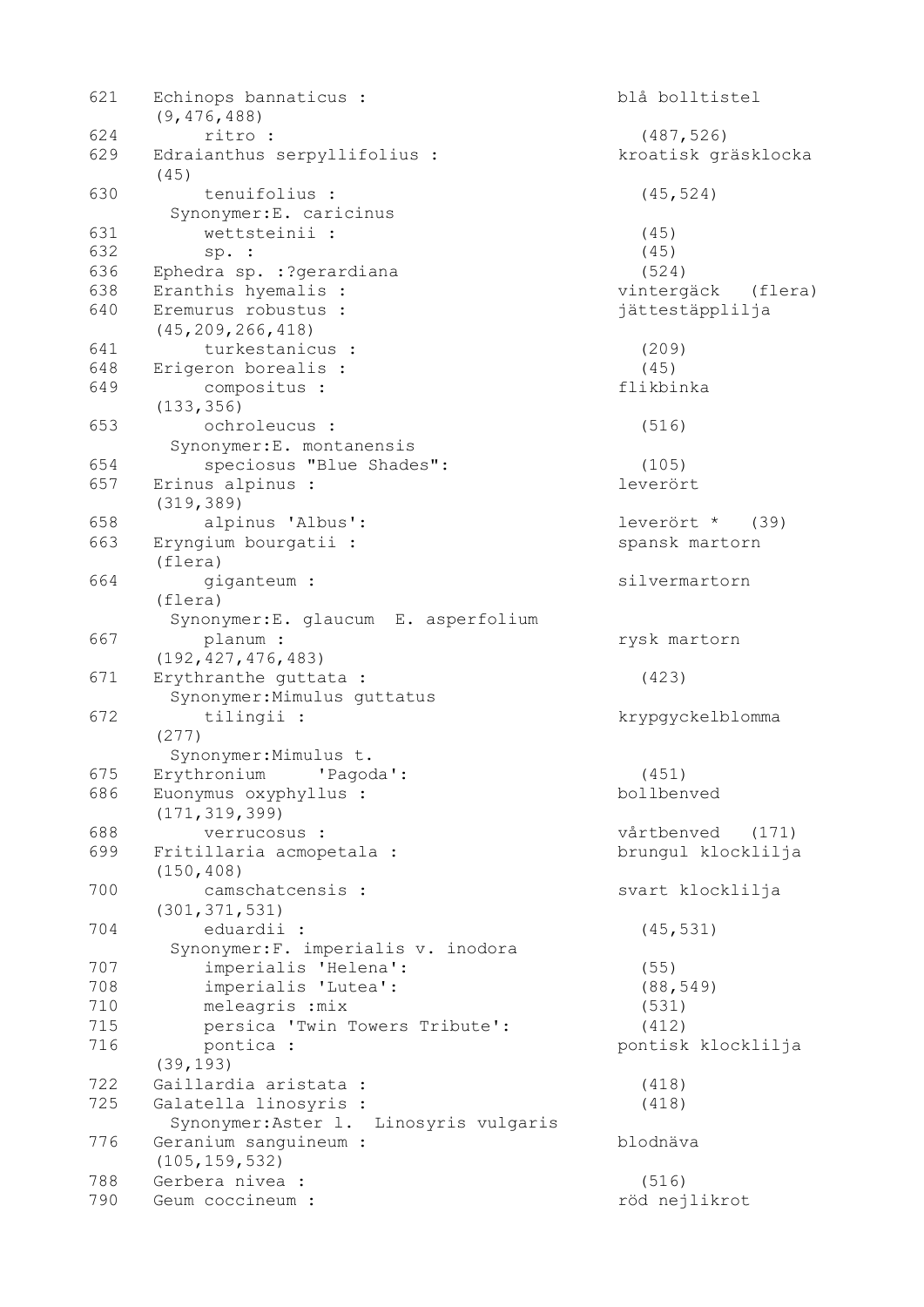|     | (370, 379, 449)                            |                       |
|-----|--------------------------------------------|-----------------------|
| 791 | montanum :                                 | bergnejlikrot         |
|     | (276, 537)                                 |                       |
| 793 | rivale 'Album':                            | humleblomster vit*    |
|     | (422, 427)                                 |                       |
| 796 | triflorum :                                | fjädernejlikrot       |
|     | (422)                                      |                       |
| 802 | 'Totally Tangerine':                       | (72)                  |
| 822 | Habranthus tubispathus :                   | (418)                 |
|     | Synonymer: H. andersonii                   |                       |
| 828 | Heliopsis helianthoides :                  | dagöga (18,34,541)    |
| 829 | helianthoides v. scabra:                   | (26, 370, 433)        |
| 831 | Heliosperma alpestre :                     | alpglim $(92, 418)$   |
|     | Synonymer: H. quadrifidum Ixoca quadrifida |                       |
| 838 | Helleborus niger :                         | julros (273,449)      |
| 845 | Hemerocallis lilioasphodelus :             | gul daglilja          |
|     | (171, 319, 487)                            |                       |
|     | Synonymer: H. flava                        |                       |
| 846 | 'Stella de Oro':                           | (356)                 |
| 850 | Hesperantha baurii :                       | (45, 171, 276)        |
| 852 | Heteropappus sp. :                         | (418)                 |
| 854 | Heuchera chlorantha :                      | (379, 408, 537)       |
| 856 | cylindrica 'Greenfinch':                   | (flera)               |
| 866 | Hibiscus trionum 'Simply Love':            | timvisare *           |
|     | (433, 538)                                 |                       |
| 867 | Hieracium scotostictum :                   | vårfibbla             |
|     | (422, 541)                                 |                       |
|     | Synonymer: H. maculatum 'Leopard'          |                       |
| 868 | villosum :                                 | ullfibbla             |
|     | (45, 133, 351, 370)                        |                       |
| 869 | Horminum pyrenaicum :                      | drakört (199,379,389) |
| 882 | Hyacinthoides hispanica :                  | spansk klockhyacint   |
|     | (159)                                      |                       |
|     | Synonymer: Scilla campanulata Scilla h.    |                       |
| 888 | Hypericum androsaemum :                    | läkehyperikum         |
|     | (36, 171)                                  |                       |
| 890 | ascyron :                                  | kransjohannesört      |
|     | (106)                                      |                       |
| 891 | aucheri :                                  | (45, 406)             |
| 894 | Hyssopus officinalis 'Roseus':             | (483)                 |
| 896 | Incarvillea compacta :                     | rosettincarvillea     |
|     | (45)                                       |                       |
| 898 | mairei :                                   | praktincarvillea      |
|     | (34)                                       |                       |
|     | Synonymer: I. brevipes                     |                       |
| 900 | Inula magnifica :                          | jättekrissla          |
|     | (401, 505)                                 |                       |
| 907 | Iris bloudowii :                           | (301, 379)            |
| 910 | collettii :                                | (171)                 |
| 918 | laevigata :                                | (425)                 |
| 921 | latifolia 'King of the Blues':             | (402)                 |
| 923 | milesii :                                  | (45)                  |
| 932 | setosa :                                   | tuviris (133,505)     |
| 934 | sibirica :                                 | strandiris<br>(flera) |
| 941 | (Sibirica Grp) 'Cambridge':                | (402)                 |
| 947 | Jeffersonia dubia :                        | blå presidentsippa    |
|     | (34, 86, 199, 395)                         |                       |
|     | Synonymer: Plagiorhegma dubium             |                       |
|     |                                            |                       |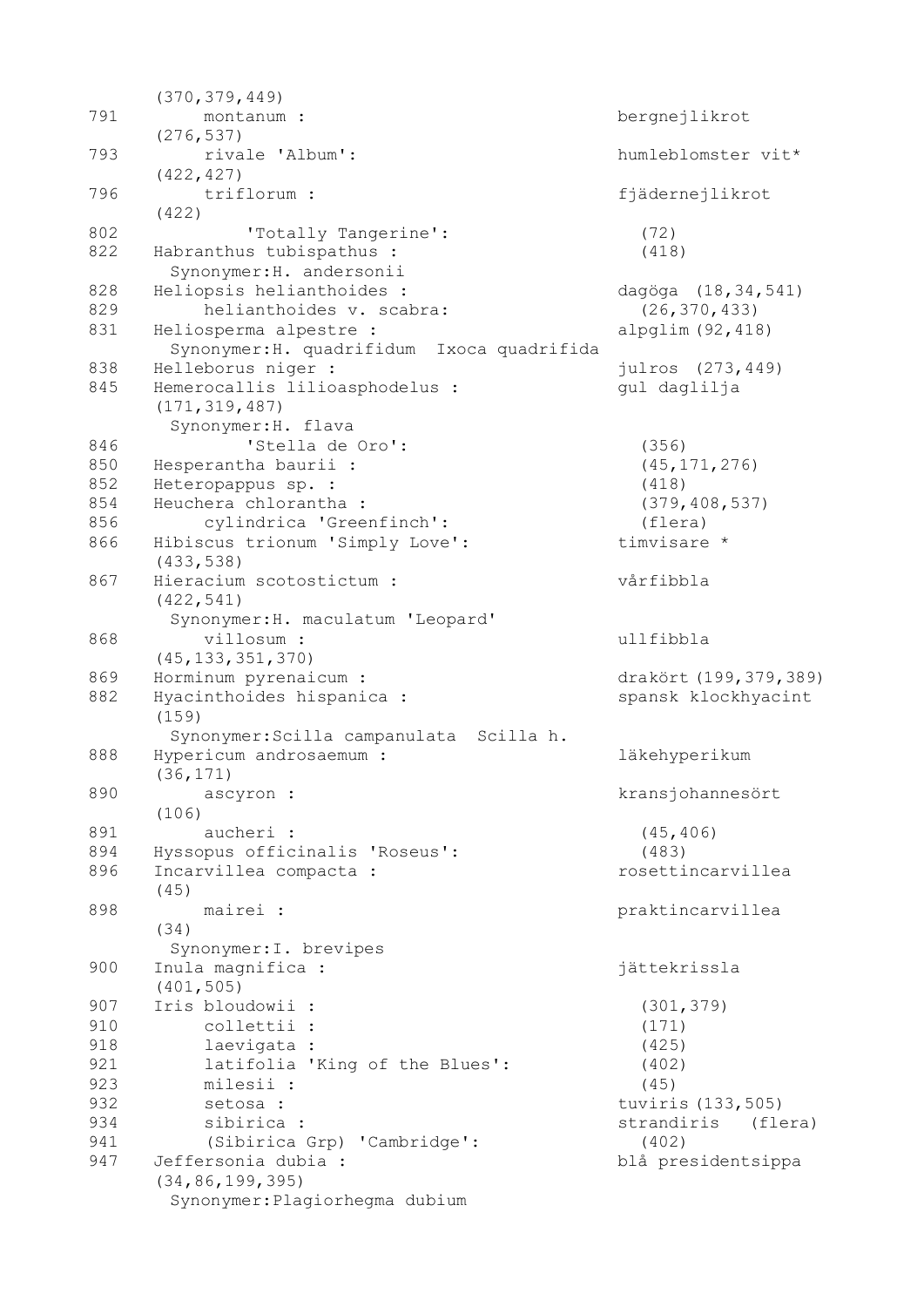| 950<br>956 | Kitaibela vitifolia :<br>Laburnum alpinum :<br>(105, 273, 301)       | balkanmalva<br>(flera)<br>alpgullregn |
|------------|----------------------------------------------------------------------|---------------------------------------|
| 957        | anagyroides 'Yellow Rocket':                                         | (301)                                 |
| 964        | Lathyrus latifolius :<br>(151, 199, 427, 487)                        | rosenvial                             |
| 967        | tingitanus :                                                         | spanskvial<br>(312)                   |
| 968        | vernus :                                                             | vårärt (flera)                        |
| 969        | vernus : mix                                                         | vårärt (422)                          |
| 970        | vernus : rosa                                                        | vårärt (88,171)                       |
| 972        | vernus 'Roseus':                                                     | (483)                                 |
|            |                                                                      |                                       |
| 975        | Lavandula angustifolia 'Hidcote':<br>Synonymer: L. a. 'Hidcote Blue' | lavendel *<br>(411)                   |
| 978        | Leibnitzia anandria :                                                | (389, 501)                            |
| 979        | nepalensis :                                                         | (88)                                  |
| 980        | Leontopodium nivale :                                                | (428)                                 |
| 999        | Liqusticum scothicum :                                               | strandloka                            |
|            |                                                                      | (509)                                 |
|            | Synonymer: Angelica 'Summer Delight'                                 |                                       |
| 1004       | Lilium lankongense :                                                 | (45, 418)                             |
| 1006       | martagon : mix                                                       | (406, 428, 531)                       |
| 1016       | monadelphum :                                                        | kaukasisk lilja                       |
|            | (36, 45, 276, 356)                                                   |                                       |
| 1018       | philippinense :                                                      | (92)                                  |
| 1021       | (Martagon Grp) :                                                     | martagonlilja                         |
|            | (356)                                                                |                                       |
| 1023       | (Martagon Grp) 'Claude Shride':                                      | (371, 408, 418, 540)                  |
| 1026       | (Martagon Grp) 'Peppard Gold':                                       | (378, 408, 540)                       |
| 1041       | Lunaria annua :                                                      | judaspenningar                        |
|            | (26, 199, 550)                                                       |                                       |
| 1042       | rediviva :                                                           | (18, 206)                             |
| 1046       | Lychnis chalcedonica :                                               | studentnejlika                        |
|            | (flera)                                                              |                                       |
| 1048       | chalcedonica 'Carnea':                                               | studentnejlikja *                     |
|            | (flera)                                                              |                                       |
| 1049       | coronaria :                                                          | purpurklätt<br>(flera)                |
|            | Synonymer: Silene c.                                                 |                                       |
| 1050       | coronaria 'Alba':                                                    | purpurklätt *                         |
|            | (flera)                                                              |                                       |
| 1052       | coronaria Oculata Grp:                                               | (406)                                 |
| 1055       | flos-jovis :                                                         | jupitersblomster                      |
|            | (flera)                                                              |                                       |
| 1056       | flos-jovis 'Peggy ':                                                 | jupiterblomster *                     |
|            | (39, 371, 427)                                                       |                                       |
| 1067       | Maianthemum racemosum :                                              | vipprams                              |
|            | (105, 171, 378, 395)                                                 |                                       |
|            |                                                                      |                                       |
| 1072       | Synonymer: Smilacina racemosa                                        |                                       |
|            | Malva alcea 'Fastigiata':                                            | rosenmalva $\star$ (542)              |
| 1073       | cachemiriana :                                                       | (26, 319)                             |
|            | Synonymer: Lavatera c.                                               |                                       |
| 1074       | clementii :                                                          | (18, 425)                             |
|            | Synonymer: Lavatera thuringiaca                                      |                                       |
| 1075       | moschata :                                                           | myskmalva                             |
|            | (18, 92, 171, 487)                                                   |                                       |
| 1076       | moschata 'Alba':                                                     | myskmalva *                           |
|            | (171, 433)                                                           |                                       |
| 1081       | Maurandella antirrhiniflora :                                        | (88)                                  |
|            | Synonymer: Maurandya a.                                              |                                       |
| 1082       | Meconopsis baileyi :                                                 | blå bergvallmo                        |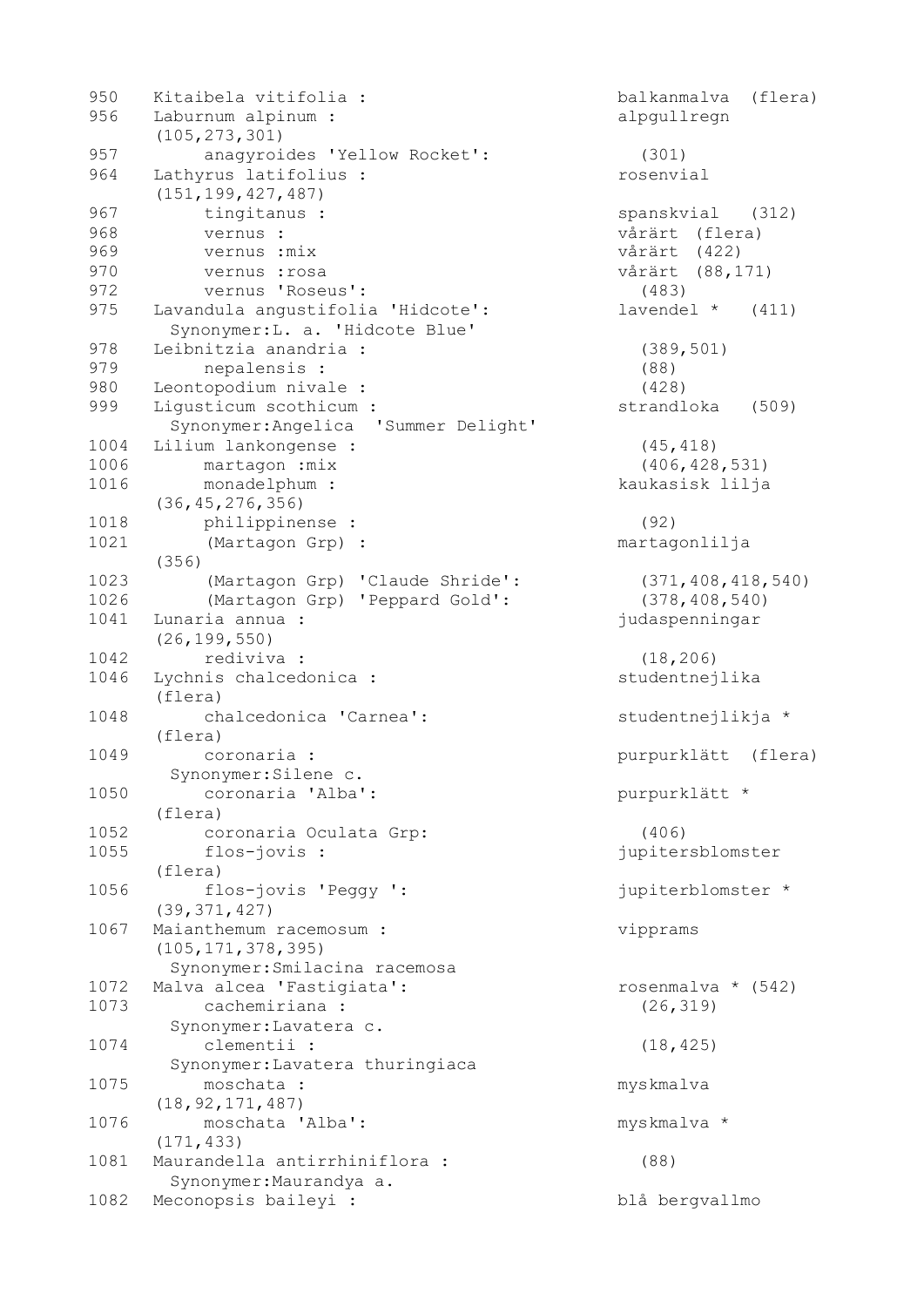(flera) Synonymer:M. betonicifolia 1089 'Lingholm': (flera) 1092 Melica transsilvanica 'Red Spire': stäppslok \* (483) 1097 Meum athamanticum : björnrot (106,370,422) 1101 Misopates orontium : kalvnos (171) 1109 Muscari armeniacum 'Manon': (547) 1111 aucheri 'Blue Magic': (408) 1112 azureum : dvärghyacint (86) Synonymer:Pseudomuscari a. 1113 botryoides : pärlhyacint (449,519) Synonymer:M. b. v. heldreichii 1115 latifolium : bredbladig pärlhyacint (34,88,192,481) 1121 Nepeta cataria : (483) 1123 grandiflora 'Dawn to Dusk': blånepeta \* (483,532) 1129 Nicandra physalodes : ballongblomma (370) 1136 Oenothera tetragona : (470) 1138 Onopordum acanthium : ulltistel (34,130,339) 1143 Ornithogalum candicans : kaphyacint (418,535) Synonymer:Hyacinthus c. Galtonia c. 1144 pyrenaicum: spansk stjärnlök (209) Synonymer:O. flavescens 1145 viridiflorum : (45) Synonymer:Galtonia viridiflora 1147 Paeonia anomala : sibirisk pion (flera) Synonymer:P. sibirica 1150 daurica ssp. daurica: krimpion (45) 1153 delavayi Rödblommiga Grp: (171) 1169 mlokosewitschii : svavelpion (flera) 1176 officinalis : bergpion (339,505) 1179 suffruticosa : buskpion (133,425,451) 1183 veitchii : rosenpion (flera) 1195 'Lemon Chiffon': (9,26) 1205 Papaver cambricum :orange (356,401) 1212 lisae : kaukasisk vallmo (301,449) 1213 miyabeanum : kurilervallmo (72,408,501) 1215 nudicaule : linnévallmo (92) Synonymer:P. n. ssp. xanthopetalum 1218 orientale :orange (370) 1220 popovii : (531) 1222 rupifragum : klippvallmo (389,423,476) 1225 somniferum (Paeoniflorum Grp) 'Black Paeony': (483) 1231 Paradisea liliastrum : paradislilja (flera) 1234 Paris quadrifolia : ormbär (34,206,395)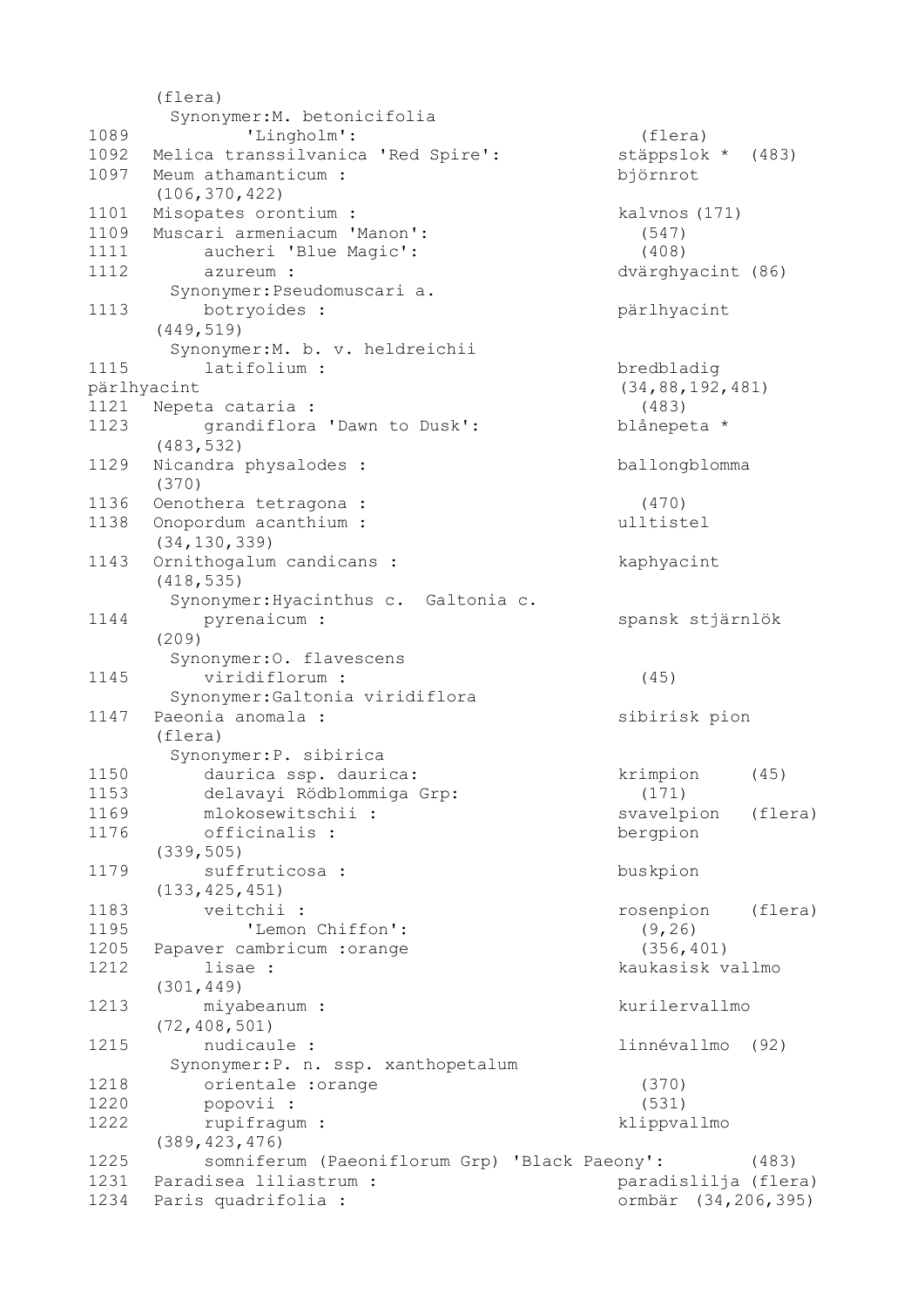1236 Patrinia gibbosa : patrinia (402) 1242 Penstemon cardwellii : (389) 1249 ovatus : hjärtpenstemon (276,427) 1251 procerus v. formosus: (276,481) 1252 procerus v. tolmiei: (192) 1254 serrulatus : forspenstemon (277) 1258 Periploca sp. : (319) 1259 Peucedanum ostruthium 'Daphnis': mästerrot \* (18,266) 1265 Phlomis russeliana : gul lejonsvanss (flera) 1272 Physochlaina orientalis : vårbolmört (18,422) 1279 Phyteuma orbiculare : klotrapunkel (133,418,449) 1280 scheuchzeri : hornrapunkel (flera) 1282 Phytolacca acinosa : kermesbär (442) Synonymer:P. esculenta 1285 Pimpinella major : stor bockrot (343) 1289 Plantago major 'Rubrifolia': groblad \* (401,427) Synonymer:P. m. 'Atropurpurea' 1290 Platanus x hispanica : (202) Synonymer:P.x acerifolia 1292 Platycodon grandiflorus : blekrosa braktklocka (433) 1294 grandiflorus 'Albus': praktklocka \* (88,440,524) 1297 grandiflorus 'Mariesii': praktklocka \* (86) 1298 Podophyllum hexandrum : indiskt fotblad (flera) 1305 Polemonium caeruleum ssp.yezoense 'Purple Rain': japanskt blågull \* (277,532) 1310 Potentilla alba : vit fingerört (199,427) 1311 atrosanguinea : blodfingerört (92,301,543) 1312 aurea : George automatique de la propone de la participation de la propone de la propone de la propone de (165,351) 1313 gracilis : (370) 1314 megalantha : storblommig fingerört (199,378,379) Synonymer:P. fragiformis 1318 neumanniana 'Nana': (276) 1320 pulvinaris : kuddfingerört (171) 1321 recta : styv fingerört (351) 1322 recta 'Sulphurea': styv fingerört \* (72,408) 1323 recta 'Warrenii': styv fingerört \* (150) 1324 thurberi : rostfingerört (389) 1337 Primula elatior : lundviva (flera) 1339 florindae : sommarviva (266,406,449) 1350 japonica 'Miller's Crimson': (39,389,418,542)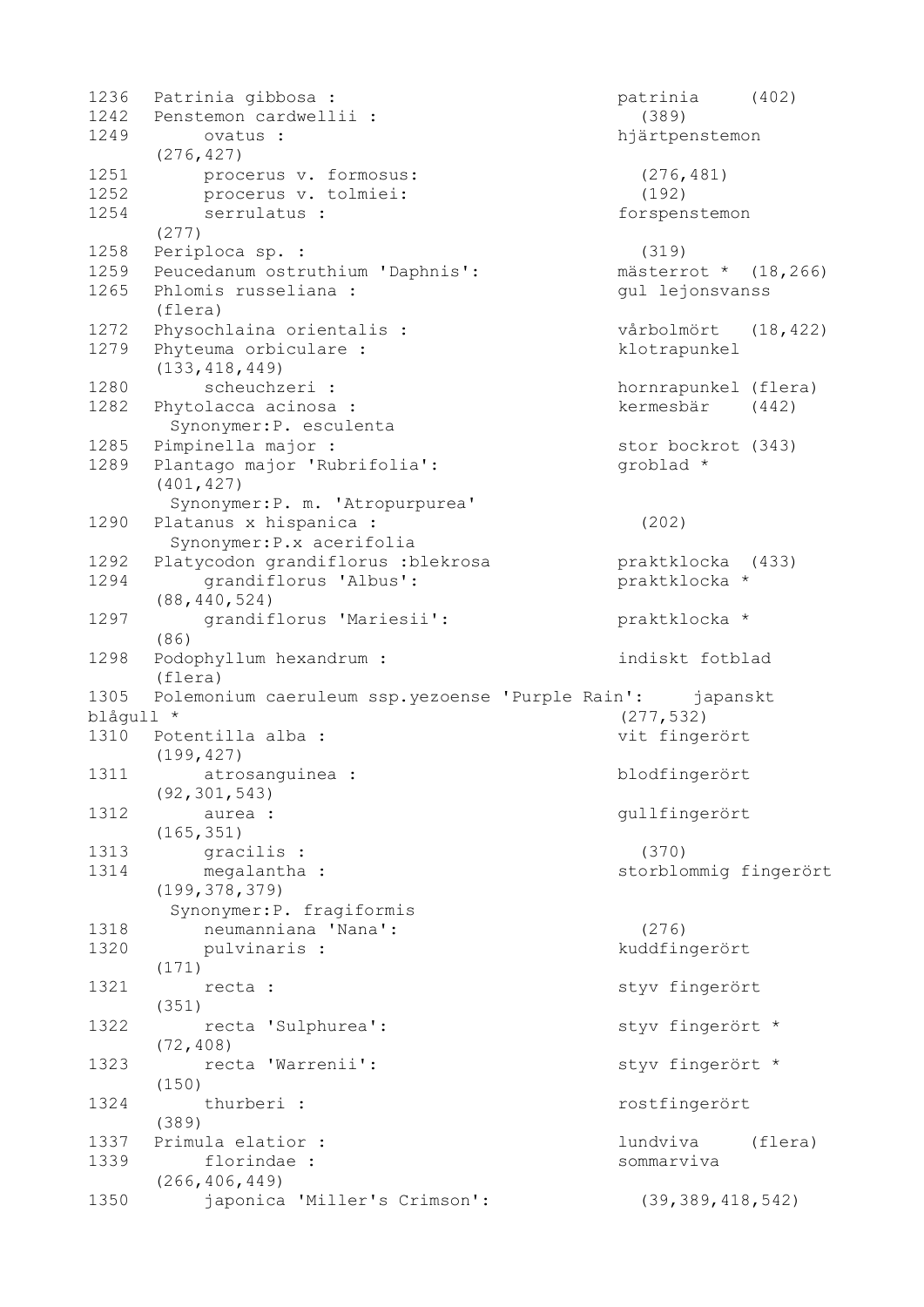| 1371 | Prunella grandiflora :                                | praktbrunört (389)   |         |
|------|-------------------------------------------------------|----------------------|---------|
| 1374 | Prunus laurocerasus :                                 | lagerhägg            | (171)   |
| 1379 | Ptelea trifoliata :<br>(202, 479)                     | klöveralm            |         |
| 1381 | Pterocoptis pyrenaica ssp. glaucifolia:<br>(276, 389) | Kantabrisk glim      |         |
|      | Synonymer: P. glaucifolia                             |                      |         |
| 1389 | Pulsatilla albana 'Lutea':                            | (27, 39, 476)        |         |
| 1390 | alpina :                                              | alpsippa             |         |
|      | (45, 92, 301, 371)                                    |                      |         |
| 1399 | montana :                                             | bergsippa            |         |
|      | (133, 481)                                            |                      |         |
| 1400 | patens :                                              | nipsippa             | (171)   |
| 1408 | vulgaris :                                            | backsippa            | (flera) |
| 1409 | vulgaris : mix                                        | backsippa            |         |
|      | (133, 540)                                            |                      |         |
| 1410 | vulgaris : rosa                                       | backsippa            |         |
|      | (192, 197)                                            |                      |         |
| 1417 | vulgaris 'Pink Shades':                               | (39, 301)            |         |
| 1418 | vulgaris 'Röde Klokke':                               | backsippa *          |         |
|      | (26, 45, 418, 476)                                    |                      |         |
| 1419 | sp. :                                                 | (45)                 |         |
| 1425 | Ranunculus gouanii :<br>(389)                         | smörskålranunkel     |         |
| 1426 | gramineus :                                           | gräsranunkel         |         |
|      | (88, 276, 423)                                        |                      |         |
| 1430 | Rhaponticum scariosum ssp. rhaponticum:<br>(301)      | rabarberklint        |         |
|      | Synonymer: Stemmacantha rhaponticum Leuzea rhapontica |                      |         |
| 1433 | Rhodiola semenovii :                                  | axrosenrot           | (440)   |
|      | Synonymer: Sedum s.                                   |                      |         |
| 1438 | Rhodotypos scandens :                                 | schersminros (flera) |         |
| 1439 | Robinia pseudoacacia :                                | robinia (202)        |         |
| 1442 | Rosa glauca :                                         | daggros (171, 513)   |         |
| 1445 | (Centifolia Grp) 'Onni':                              | (166)                |         |
| 1446 | Roscoea auriculata :                                  | (202)                |         |
| 1449 | Rubus odoratus :                                      | (105)                |         |
| 1453 | Ruta graveolens :                                     | vinruta (171, 311)   |         |
| 1454 | Salvia candelabrum :                                  | (418)                |         |
| 1456 | glutinosa :<br>(171, 535)                             | klibbsalvia          |         |
| 1474 | Sanguisorba minor :                                   | pimpinell            |         |
|      | (311, 418)                                            |                      |         |
| 1477 | officinalis :                                         | blodtopp             | (flera) |
| 1478 | officinalis 'Tanna':                                  | blodtopp *           | (378)   |
| 1479 | tenuifolia :                                          | hängpimpinell        |         |
|      | (322)                                                 |                      |         |
| 1481 | 'Little Angel':                                       | (378)                |         |
| 1482 | Sarracenia purpurea :                                 | flugtrumpet          | (171)   |
| 1484 | Saussurea iodostegia :                                | (276)                |         |
| 1491 | Saxifraga hostii ssp. rhaetica:                       | (39)                 |         |
| 1499 | umbrosa :                                             | skuggbräcka          |         |
|      | (92, 199, 370)                                        |                      |         |
| 1501 | x urbium :                                            | porslinsbräcka       |         |
|      | (370)                                                 |                      |         |
| 1502 | x urbium 'Aureopunctata':                             | (199)                |         |
| 1503 | x urbium 'Picta Aurea':                               | porslinsbräcka *     |         |
|      | (423)                                                 |                      |         |
|      |                                                       |                      |         |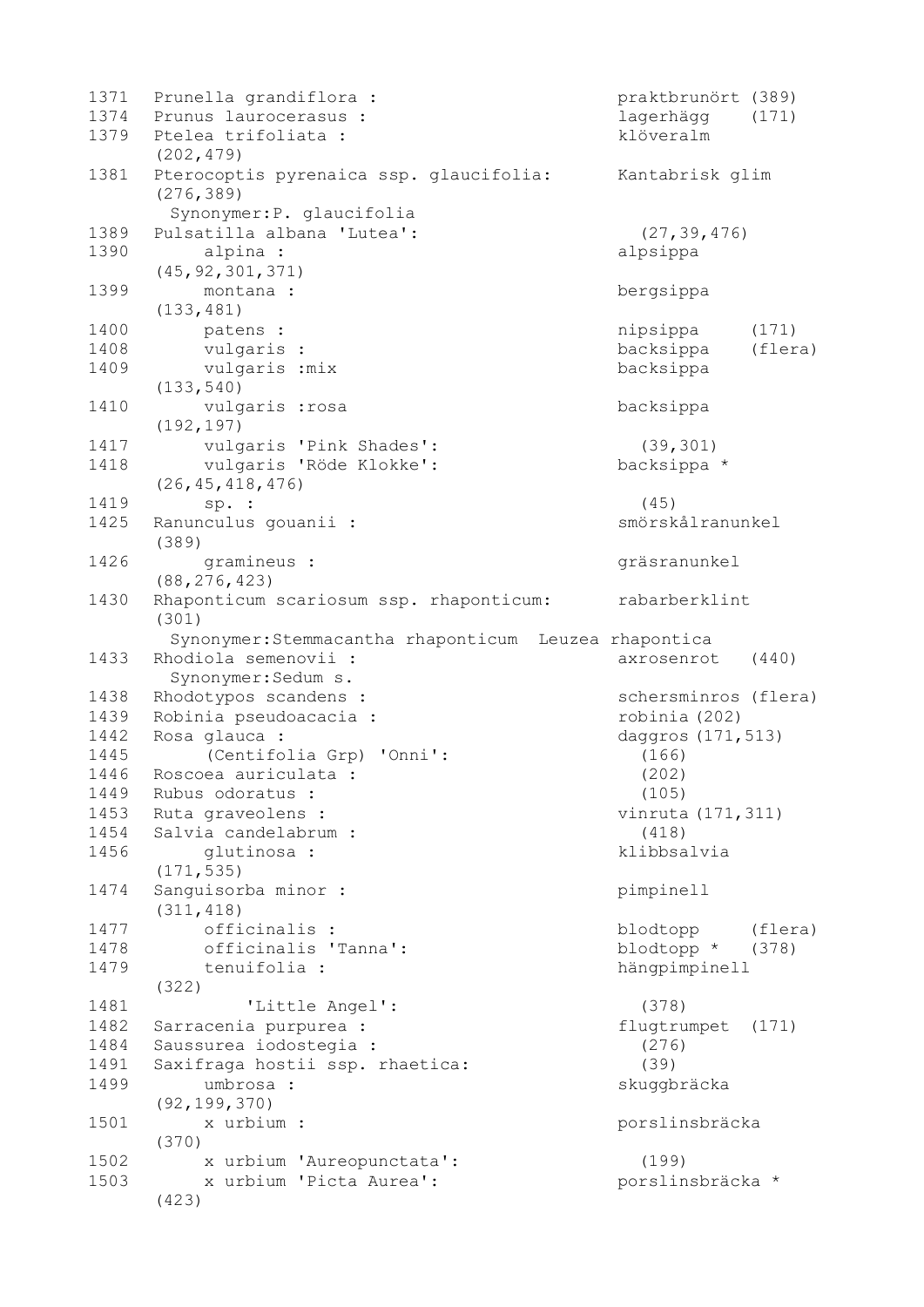| 1511 | Scilla hyacintoides :                            | (351)                  |
|------|--------------------------------------------------|------------------------|
| 1514 | Scrophularia chrysantha :                        | guldflenört<br>(422)   |
| 1515 | nodosa :                                         | flenört (499)          |
| 1516 | vernalis :                                       | (370)                  |
| 1517 | Scutellaria alpina :                             | alpfrossört<br>(422)   |
| 1521 | Selinum carvifolia :                             | krussilja<br>(197)     |
| 1524 | Senecio sarracenicus :                           | parkstånds<br>(105)    |
|      | Synonymer: S. nemorensis                         |                        |
|      |                                                  |                        |
| 1526 | Sibbaldia parviflora :                           | (354)                  |
| 1527 | Sidalcea candida :                               | vit axmalva (199)      |
| 1531 | oregana :                                        | skär axmalva (277)     |
| 1532 | Silene dioica :                                  | rödblära               |
|      | (171, 312)                                       |                        |
| 1534 | hookeri :                                        | strålglim<br>(45)      |
| 1535 | noctiflora :                                     | nattglim<br>(499)      |
| 1537 | pusilla :                                        | flikglim<br>(378)      |
| 1539 | uniflora :                                       | strandglim             |
|      | (192, 371, 427)                                  |                        |
|      | Synonymer: S. maritima S. vulgaris ssp. maritima |                        |
| 1540 | uniflora 'Weisskehlchen':                        | (88, 378)              |
| 1541 | zawadzkii :                                      | karpaterblära          |
|      | (flera)                                          |                        |
|      |                                                  |                        |
|      | Synonymer: Melandrium z.                         |                        |
| 1543 | Sinofranchetia chinensis :                       | (171)                  |
| 1544 | Sisyrinchium angustifolium :                     | grenig gräslilja       |
|      | (flera)                                          |                        |
|      | Synonymer: S. graminoides                        |                        |
| 1545 | angustifolium 'Album':                           | grenig gräslilja *     |
|      | (72, 192, 322)                                   |                        |
|      | Synonymer: S. graminoides 'Album'                |                        |
| 1546 | macrocarpum :                                    | (402, 547)             |
| 1547 | montanum :                                       | gräslilja (92)         |
| 1548 | striatum :                                       | blekgul gräslilja      |
|      | (319, 491)                                       |                        |
| 1556 | Sorbus chamaemespilus :                          | dvärgoxel              |
|      | (171, 197)                                       |                        |
| 1559 | frutescens :                                     | (515, 524, 536, 542)   |
| 1570 | Stachys byzantina :                              | lammöron               |
|      | (273, 277, 351)                                  |                        |
|      |                                                  |                        |
|      | Synonymer: S. lanata                             |                        |
| 1571 | officinalis 'Rosea':                             | (339)                  |
| 1587 | Succisella petteri :                             | hårig myrvädd          |
|      | (389)                                            |                        |
| 1593 | Syringa komarowii ssp. reflexa:                  | komarovsyren (202)     |
|      | Synonymer: S. reflexa                            |                        |
| 1599 | Tanacetum cinerariifolium :                      | dalmatinerkrage        |
|      | (535)                                            |                        |
|      | Synonymer: Chrysanthemum c.                      |                        |
| 1602 | parthenium :                                     | mattram (26, 171, 519) |
|      | Synonymer: Chrysanthemum p.                      |                        |
| 1603 | parthenium 'Plenum':                             | (370)                  |
| 1609 | Tellima grandiflora 'Rubra':                     | (39)                   |
|      |                                                  |                        |
|      | Synonymer: T. g. 'Purpurea'                      |                        |
| 1618 | Thalictrum isopyroides : från Afganistan         | (389)                  |
| 1620 | minus :                                          | stor kustruta          |
|      | (88, 312, 408)                                   |                        |
| 1622 | rochebrunianum :                                 | skuggviolruta          |
|      | (flera)                                          |                        |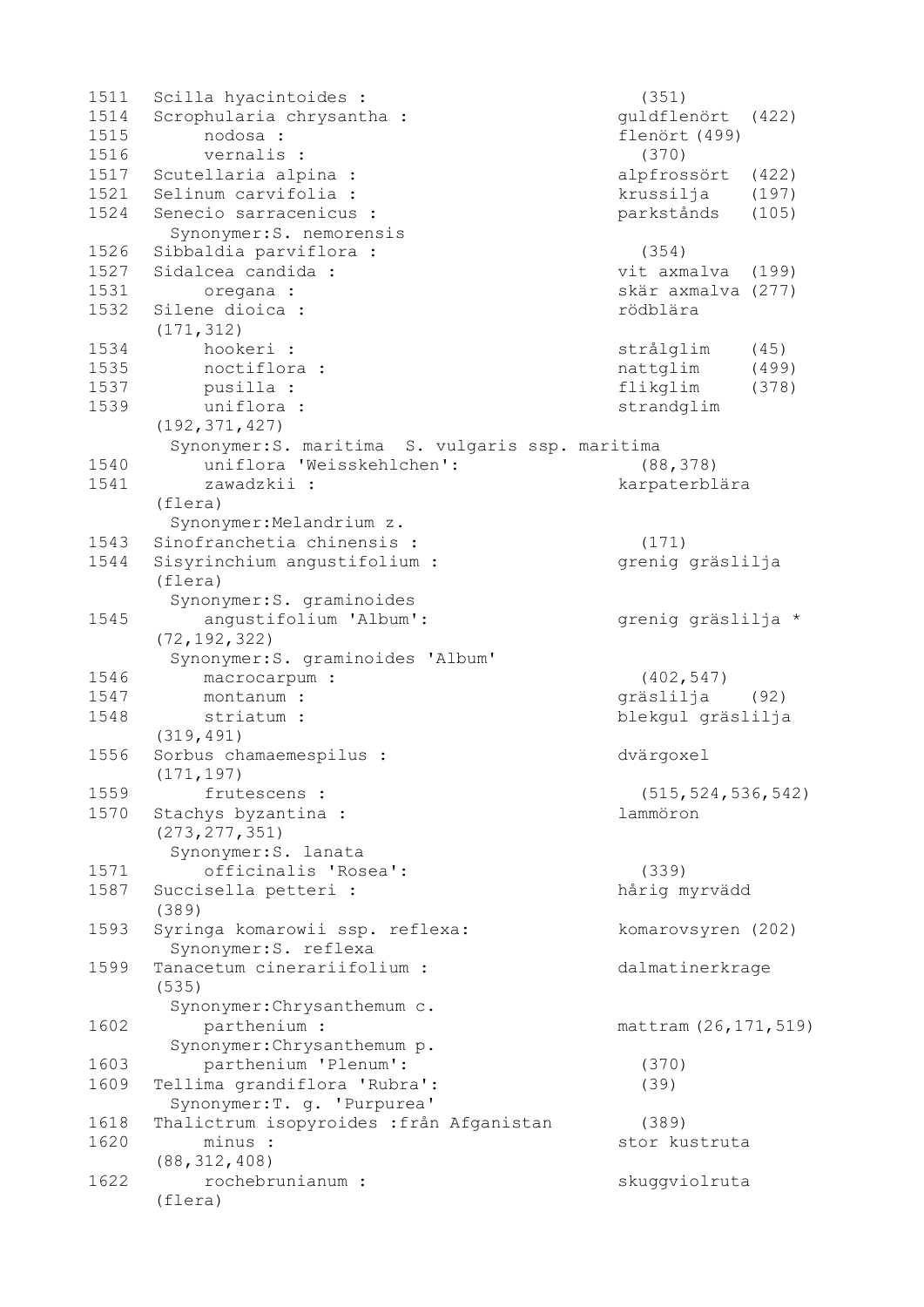| 1624 | NIMBUS WHITE ('Tntnw'):                                  | (39)                  |       |
|------|----------------------------------------------------------|-----------------------|-------|
| 1625 | Thermopsis villosa :                                     | carolina-             |       |
|      | lupinväppling                                            | (73)                  |       |
|      | Synonymer: T. caroliniana                                |                       |       |
| 1627 | Thuja occidentalis 'Smaragd':                            | (499)                 |       |
| 1629 | Tofieldia calyculata :                                   | kärrlilja (422)       |       |
|      | Synonymer: Anthericum calyculatum Narthecium calyculatum |                       |       |
| 1630 | Townsendia eximia :                                      | (197, 516)            |       |
| 1632 | montana :                                                | bergjordaster         |       |
|      | (88, 401, 418)                                           |                       |       |
|      | Synonymer: T. alpigena                                   |                       |       |
| 1633 | Tragopogon pratensis :                                   | ängshaverrot (151)    |       |
| 1636 | Trifolium rubens :                                       | purpurklöver (86,536) |       |
| 1649 | Trillium sp. : mix                                       | (103, 197)            |       |
| 1650 | Triosteum himalayanum :                                  | feberrot              |       |
|      | (55, 301, 343)                                           |                       |       |
|      | Synonymer: T. erythrocarpum                              |                       |       |
| 1652 | Tripolium pannonicum :                                   | (499)                 |       |
| 1660 | Trollius laxus :                                         | blek smörskål         |       |
|      | (301, 422)                                               |                       |       |
| 1665 | Tulbaghia violacea :                                     | (92)                  |       |
| 1666 | Tulipa bifloriformis :                                   | (45)                  |       |
| 1670 | systola :                                                | (45)                  |       |
| 1671 | tarda :                                                  | flocktulpan           |       |
|      | (301, 371, 519, 524)                                     |                       |       |
| 1673 | ulophylla :                                              | (45)                  |       |
| 1677 | Veratrum album : grönblommande                           | (301)                 |       |
| 1680 | lobelianum :                                             | (106)                 |       |
|      | Synonymer: V. album ssp. lobelianum                      |                       |       |
| 1698 | Veronica spicata :                                       | axveronika            |       |
|      | (277, 487)                                               |                       |       |
| 1700 | Veronicastrum sibiricum :                                | sibirisk              |       |
|      | kransveronika                                            | (166, 470)            |       |
|      | Synonymer: V. virginicum v. sibiricum                    |                       |       |
| 1702 | virginicum 'Album':                                      | kransveronika *       |       |
|      | (339, 483, 541)                                          |                       |       |
|      | Synonymer: Veronica virginica 'Alba'                     |                       |       |
| 1709 | Viburnum rhytidophyllum :                                | (171)                 |       |
| 1710 | Vincetoxicum nigrum :                                    | purpurtulkört         |       |
|      | (26, 402)                                                |                       |       |
| 1717 | Viscaria alpina :                                        | fjällnejlika          |       |
|      | (92, 379, 449)                                           |                       |       |
|      | Synonymer: Lychnis a. Silene suecica                     |                       |       |
| 1718 | asterias :                                               | (301, 371, 379, 423)  |       |
|      | Synonymer: Silene a.                                     |                       |       |
| 1723 | Wulfenia carinthiaca :                                   | wulfenia              |       |
|      | (92, 371, 422, 537)                                      |                       |       |
| 1734 | Caragana arborescens :                                   | häckkaragan           | (427) |
| 1736 | Echinocystis lobata :                                    | taggreva              | (427) |
| 1739 | Heliopsis helianthoides v. scabra 'Asahi':               | (427)                 |       |
| 1740 | helianthoides v. scabra 'Summer Nights':                 | (427)                 |       |
| 1743 | Ligularia dentata :                                      | klippstånds           | (427) |
|      | Synonymer: L. clivorum                                   |                       |       |
| 1748 | Silene baccifera :                                       | bärglim (427)         |       |
|      | Synonymer: Cucubalus baccifer                            |                       |       |
| 1751 | Visnaga daucoides :                                      | tandpetarsilja        |       |
|      | (427)                                                    |                       |       |
|      | Synonymer: Ammi visnaga                                  |                       |       |
|      |                                                          |                       |       |